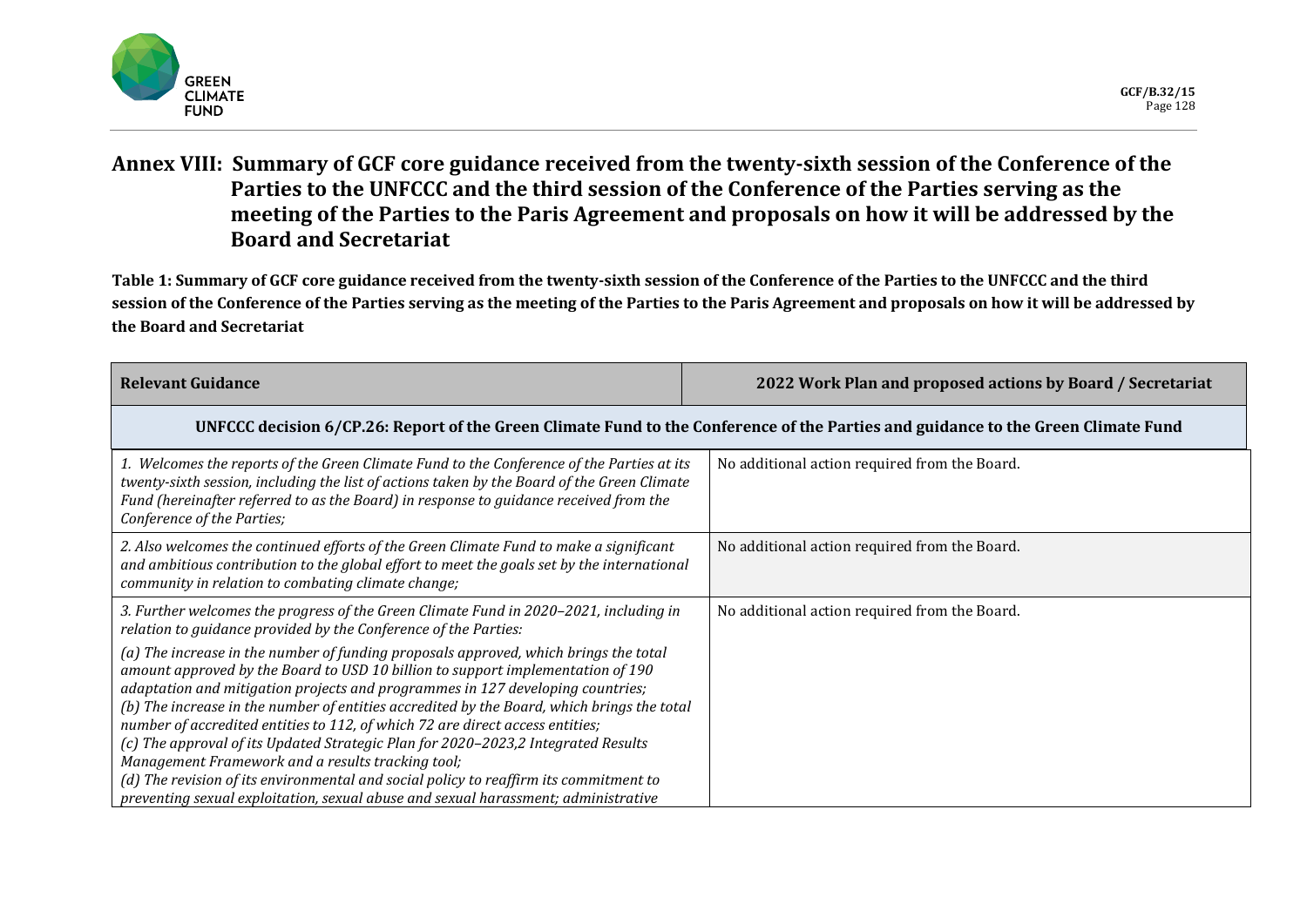

| remedies and exclusions policy; and guidelines to facilitate consideration by the Board of<br>Independent Redress Mechanism reports on requests for reconsideration, grievances and<br>complaints;<br>(e) The approval of its evaluation policy;<br>(f) The continued collaboration between the Green Climate Fund, the Climate Technology<br>Centre and Network and the Technology Executive Committee;<br>(g) The collaboration between the Green Climate Fund, the Adaptation Committee and the<br>Least Developed Countries Expert Group. |                                                                                                                                                                                                                                                                                                                                                                                                                                                                                                                                                   |
|-----------------------------------------------------------------------------------------------------------------------------------------------------------------------------------------------------------------------------------------------------------------------------------------------------------------------------------------------------------------------------------------------------------------------------------------------------------------------------------------------------------------------------------------------|---------------------------------------------------------------------------------------------------------------------------------------------------------------------------------------------------------------------------------------------------------------------------------------------------------------------------------------------------------------------------------------------------------------------------------------------------------------------------------------------------------------------------------------------------|
| 4. Welcomes the long-term vision on complementarity, coherence and collaboration<br>between the Green Climate Fund and the Global Environment Facility and requests the<br>Board to enhance coherence and complementarity with other climate finance delivery<br>channels with a view to enhancing the impact and effectiveness of its work;                                                                                                                                                                                                  | The Secretariat to continue activities in line with decision B.13/12 and the<br>1.<br>operational framework on complementarity and coherence and the actions<br>with respect to scaling up and joint work between the multilateral climate<br>funds as well as on enhancing coherence and complementarity with other<br>climate finance delivery channels and provide regular update to the Board<br>in the report on the activities of the Secretariat                                                                                           |
| <b>5. Encourages</b> further collaboration and engagement between the Green Climate Fund,<br>the Climate Technology Centre and Network and the Technology Executive Committee,<br>through continued joint work, as well as collaboration on events, and taking into<br>consideration elements related to gender mainstreaming and observer engagement;                                                                                                                                                                                        | GCF Secretariat to continue engaging with CTCN and TEC in accordance<br>1.<br>with decisions B.13/11, B.14/02, and B.18/03 and previous and present<br>guidance with view to promote technology innovation, incubation,<br>acceleration, growth, transfer, deployment, and gender mainstreaming.<br>The Secretariat to discuss with CTCN options of enhancing quality of<br>readiness proposals and their linkage with technology aspects in CNs and<br>FPs and to continue to liaise with TEC on developments of incubators and<br>accelerators. |
| 6. Reiterates the request to the Board to continue efforts to maintain the balance in the<br>allocation of resources between adaptation and mitigation;                                                                                                                                                                                                                                                                                                                                                                                       | Secretariat to continue to monitor actively the portfolio composition in<br>1.<br>view of achieving the balance between adaptation and mitigation projects.                                                                                                                                                                                                                                                                                                                                                                                       |
| 7. Encourages the Board to further clarify the role of data and information from, inter<br>alia, the Intergovernmental Panel on Climate Change, and traditional, local and<br>indigenous knowledge and practices in the assessment of concept notes, project<br>preparation funding applications and funding proposals;                                                                                                                                                                                                                       | 2.<br>Board to clarify in a crosscutting manner the application of from, inter alia,<br>the IPCC, and traditional, local and indigenous knowledge and practices in<br>the assessment of concept notes, project preparation funding applications<br>and funding proposals; and to provide this clarification, with the support<br>of the Secretariat, in the consideration of relevant policies as part of its<br>work plan                                                                                                                        |
| 8. Also encourages the Board to strengthen country ownership and regional<br>management by proactively engaging national designated authorities in all aspects of the<br>project and programme cycle;                                                                                                                                                                                                                                                                                                                                         | The Board to update relevant policies as needed and notably, the readiness<br>1.<br>program.                                                                                                                                                                                                                                                                                                                                                                                                                                                      |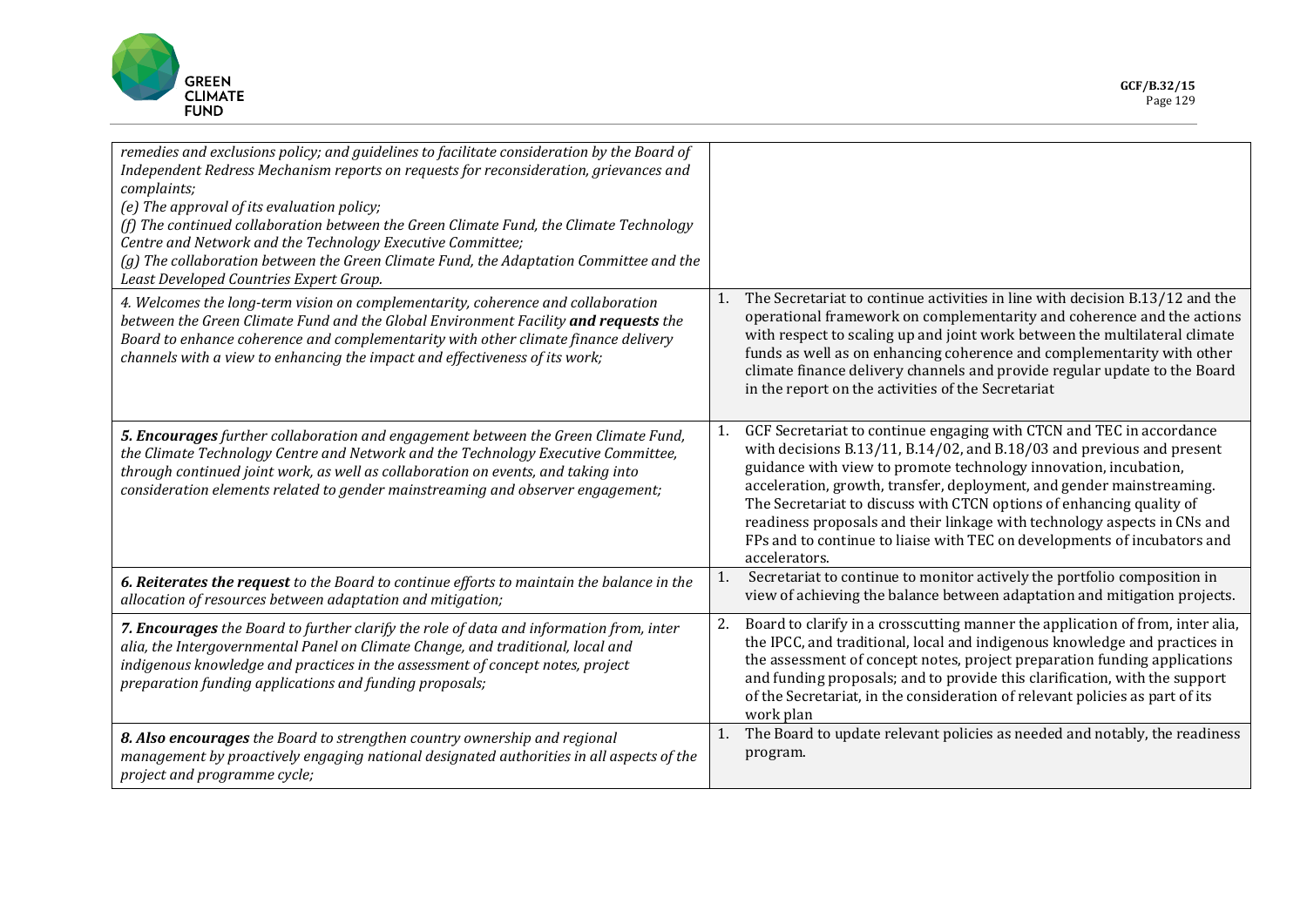

| 9. Takes note of the exceptional circumstances of the coronavirus disease 2019 pandemic<br>and its significant impact on the implementation of the Board's updated four-year<br>workplan, recognizes the Board's efforts during that period and encourages the Board to<br>continue to improve the efficiency and effectiveness of its work;                                                                                                                                                                                                                                                                                                                                                                                                 | The Board to continue prioritizing relevant items through its updated<br>1.<br>Board Work Plan.                                                                                                                                                                                                                                                                                                                                                                                              |
|----------------------------------------------------------------------------------------------------------------------------------------------------------------------------------------------------------------------------------------------------------------------------------------------------------------------------------------------------------------------------------------------------------------------------------------------------------------------------------------------------------------------------------------------------------------------------------------------------------------------------------------------------------------------------------------------------------------------------------------------|----------------------------------------------------------------------------------------------------------------------------------------------------------------------------------------------------------------------------------------------------------------------------------------------------------------------------------------------------------------------------------------------------------------------------------------------------------------------------------------------|
| 10. Takes note of the continued efforts of the Board to provide financial resources for<br>activities relevant to averting, minimizing and addressing loss and damage in developing<br>country Parties consistent with the existing investment results framework and funding<br>windows and structures of the Green Climate Fund, including through the Project<br>Preparation Facility and the Readiness and Preparatory Support Programme;                                                                                                                                                                                                                                                                                                 | Consistent with previous guidance, continue to provide GCF support,<br>1.<br>including via PPF, Readiness Programme, and funding proposals, and<br>provide information on support for activities relevant to averting,<br>minimizing and addressing loss and damage reported in the eleventh<br>report to COP, including with respect to relevant IRMF indicators.<br>Secretariat to continue to engage with WIM and ExCom in line with<br>2.<br>decision B.13/11 and previous COP guidance. |
| 11. Notes the significant number of remaining policy gaps, including updating the<br>accreditation framework including approving the project-specific assessment approach,<br>updating the simplified approval process, approving the policy on programmatic<br>approaches, completing policies related to the investment framework, and addressing<br>matters related to the Private Sector Facility and strategy, as well as outstanding matters<br>from the rules of procedure of the Board, and urges the Board to prioritize closing the<br>policy gaps as a matter of urgency and to explore diversifying its selection of financial<br>instruments for addressing climate risk including parametric insurance for climatic<br>events; | The Co-Chairs, with the support of the Secretariat, to include an overview<br>1.<br>of progress on the Updated four-year work plan of the Board in the 11 <sup>th</sup> report<br>to the UNFCCC Conference of the Parties                                                                                                                                                                                                                                                                    |
| 12. Takes note of the engagement of the President of the Conference of the Parties on the<br>matter of granting privileges and immunities for the Green Climate Fund and its officials<br>and invites the Board to continue efforts to ensure that the Fund enjoys privileges and<br>immunities as are necessary;                                                                                                                                                                                                                                                                                                                                                                                                                            | The Board to continue to discuss the matter, taking into account, inter alia,<br>1.<br>the previous guidance from COP25 and information provided by the<br>Secretariat.<br>The Secretariat to continue to advance bilateral P&Is agreements and<br>2.<br>report to the Board and the COP on the progress.                                                                                                                                                                                    |
| 13. Urges the Board to finalize in a timely manner its work related to the guidance and<br>arrangements of the Conference of the Parties on financing for forests and alternative<br>approaches as mandated by decision 7/CP.21, paragraphs 23-25;                                                                                                                                                                                                                                                                                                                                                                                                                                                                                           | The Secretariat to prepare an information paper for outlining current<br>1.<br>approach on financing for forests and alternative approaches.                                                                                                                                                                                                                                                                                                                                                 |
| 14. Encourages the Board to continue the integration of gender considerations into its<br>activities, including through its gender policy and by promoting gender balance across the<br>structures of the Fund;                                                                                                                                                                                                                                                                                                                                                                                                                                                                                                                              | The Board and the Secretariat to:<br>Continue to integrate gender considerations into activities of the Fund in<br>1.<br>line with the "Updated Gender Policy and Gender Action Plan 2020-2023".                                                                                                                                                                                                                                                                                             |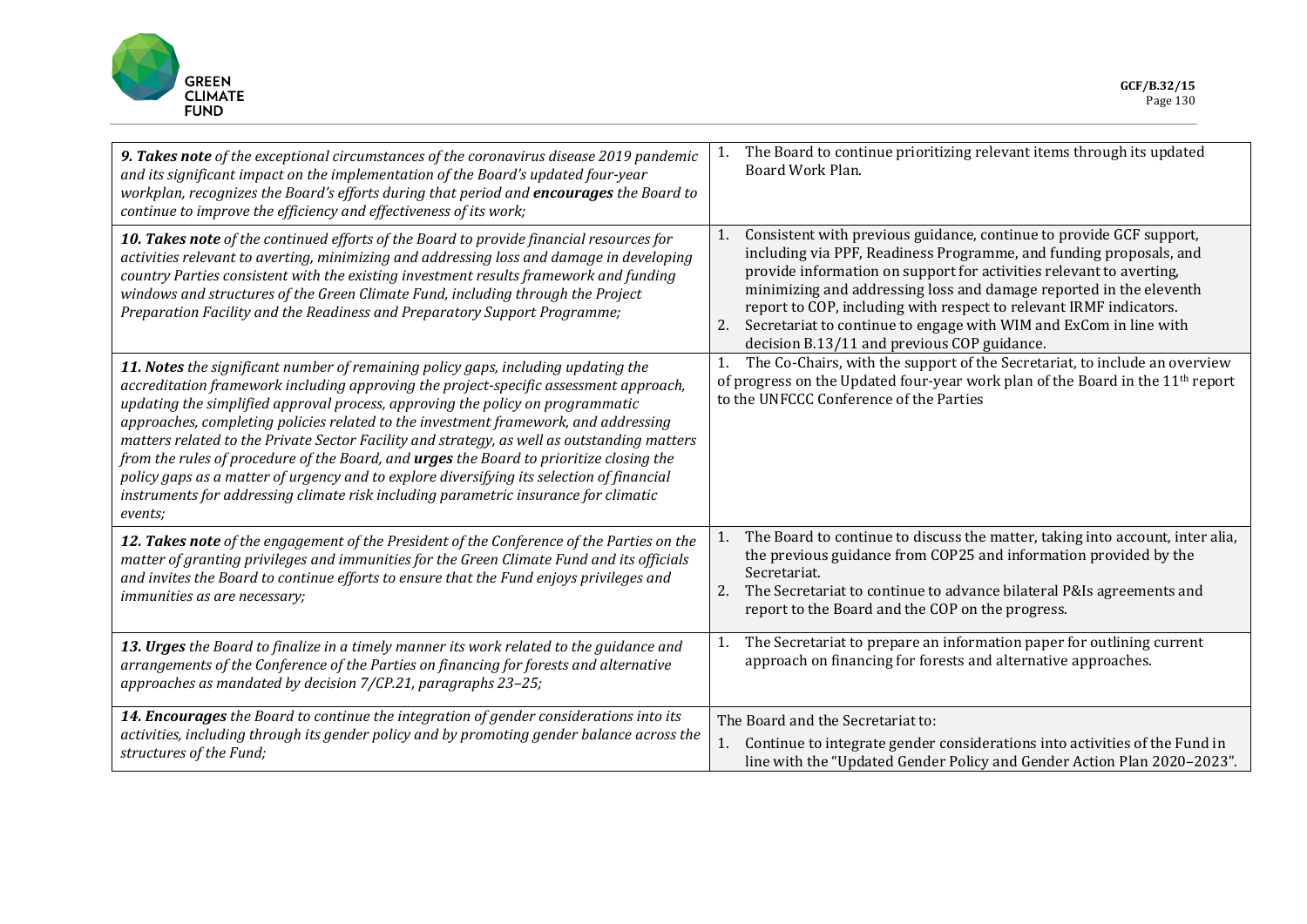<span id="page-3-0"></span>

*development;*

| 15. Invites the Board to consider ways of improving access to the Fund for local non-<br>governmental and private sector organizations;                                                                                                                                                                                                                                                                                                                                                                                   | The Board will consider options for improving access to the Fund for local<br>1.<br>non-governmental and private sector organizations under the<br><b>Accreditation Strategy</b>                                                                           |  |
|---------------------------------------------------------------------------------------------------------------------------------------------------------------------------------------------------------------------------------------------------------------------------------------------------------------------------------------------------------------------------------------------------------------------------------------------------------------------------------------------------------------------------|------------------------------------------------------------------------------------------------------------------------------------------------------------------------------------------------------------------------------------------------------------|--|
| <b>16. Also invites</b> Parties to submit to the secretariat views and recommendations on<br>elements of guidance for the Green Climate Fund via the submission portal <sup>117</sup> no later<br>than 10 weeks prior to the twenty-seventh session of the Conference of the Parties<br>(November 2022);                                                                                                                                                                                                                  | No additional action required from the Board.                                                                                                                                                                                                              |  |
| 17. Requests the Standing Committee on Finance to take into consideration the<br>submissions referred to in paragraph 16 above when preparing its draft guidance for the<br>Green Climate Fund for consideration by the Conference of the Parties at its twenty-<br>seventh session and the Conference of the Parties serving as the meeting of the Parties to<br>the Paris Agreement at its fourth session (November 2022);                                                                                              | No additional action required from the Board.                                                                                                                                                                                                              |  |
| 18. Also requests the Board of the Green Climate Fund to include in its annual report to<br>the Conference of the Parties information on the steps it has taken to implement the<br>guidance provided in this decision;                                                                                                                                                                                                                                                                                                   | As done in previous annual reports, the GCF Board, with the assistance of<br>1.<br>the Secretariat, will continue reporting steps taken to implement guidance<br>provided by the COP.                                                                      |  |
| 19. Takes note of decision 11/CMA.3 and decides to transmit to the Green Climate Fund<br>the guidance from the Conference of the Parties serving as the meeting of the Parties to<br>the Paris Agreement contained in paragraphs 2-8 of that decision.                                                                                                                                                                                                                                                                    | No additional action required from the Board.                                                                                                                                                                                                              |  |
| Additional items from decision 11/CMA.3 Guidance to the Green Climate Fund                                                                                                                                                                                                                                                                                                                                                                                                                                                |                                                                                                                                                                                                                                                            |  |
| 5. Welcomes the Updated Strategic Plan for the Green Climate Fund for 2020-2023,<br>which is aimed at, inter alia, supporting the Board in guiding and enabling Green Climate<br>Fund programming to promote paradigm shift across both high-impact areas of<br>mitigation potential and countries' adaptation and resilience needs, including by<br>supporting a wider alignment of financial flows with countries' climate plans and<br>strategies consistent with a pathway towards low-emission and climate-resilient | The Board to include in its 11 <sup>th</sup> report to COP information on portfolio-<br>1.<br>level results, including on support provided for activities related to a wider<br>alignment of financial flows with countries' climate plans and strategies. |  |